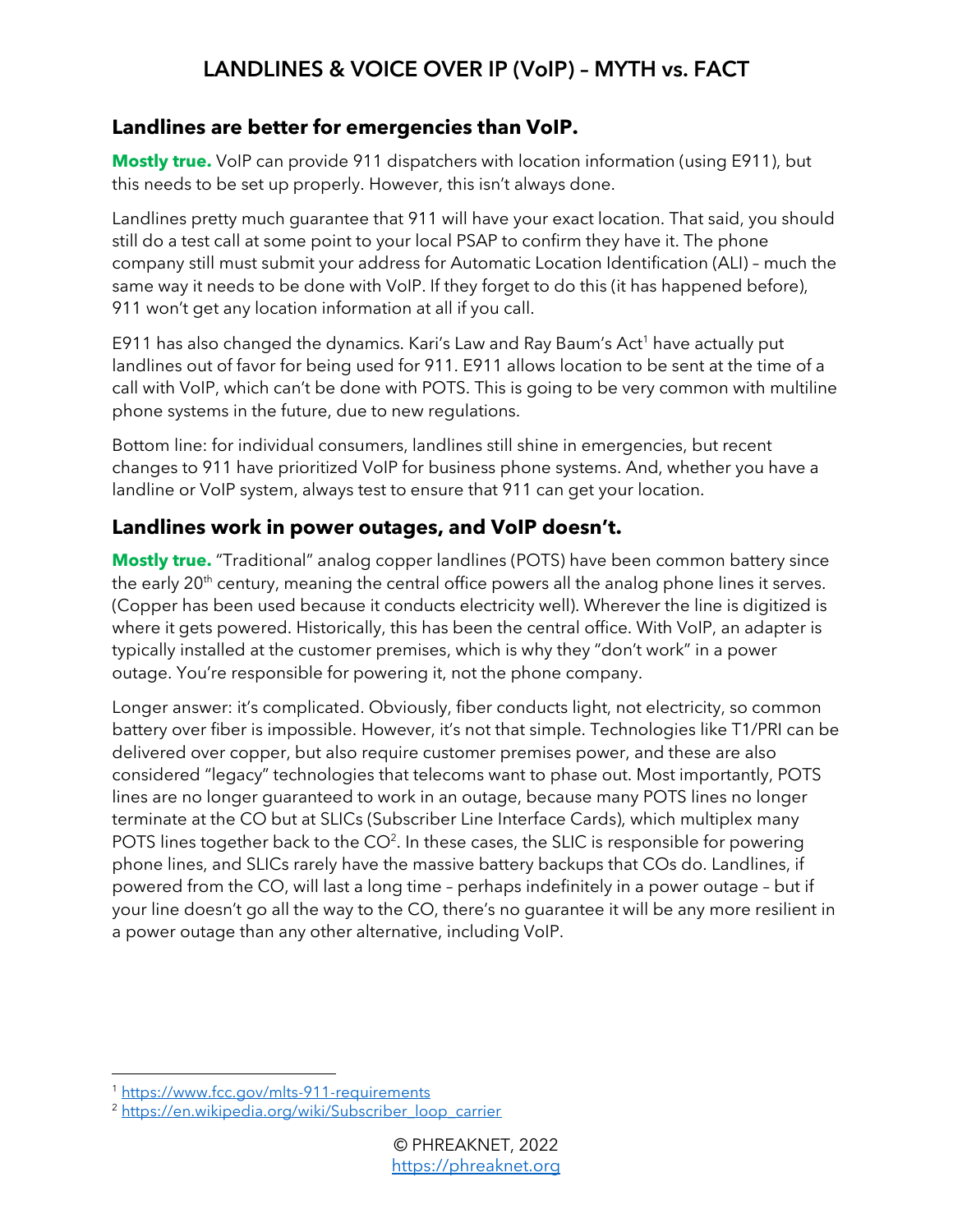#### **Landlines are more reliable than VoIP.**

**Mostly true.** Landlines are incredibly robust, resilient, and robust (at least historically, see qualifier above). 99.999% ("five 9s" reliability) is typical. Reliability – a guarantee that service will not be impaired – is the primary advantage of POTS.

#### **Landlines are more secure than VoIP.**

**Mostly false.** "Vanilla" VoIP offerings are generally not encrypted, and it's true that such VoIP communications are sent in the clear and easy to intercept. However, VoIP can be encrypted – most commonly using TLS and SRTP – much like browsing the web securely using https.

Secondly, PSTN calls are not secure, period. Thanks to CALEA<sup>3</sup>, law enforcement has a right to remotely tap into any PSTN communications, landline or VoIP. Law enforcement can remotely monitor your POTS line, without any physical arrangements at the CO. Once upon a time, interception required physical access, but all phone calls on the PSTN today are digital and can be intercepted.

Done right, encrypted VoIP that doesn't traverse the PSTN is much more secure than a landline phone call (e.g. peer-to-peer between two IP phone systems). Caller ID also can't be spoofed or set on POTS lines, so anyone you call potentially has your real phone number, even if you use \*67 to "block" Caller ID ("blocking" is a misnomer. Caller ID can't be blocked. \*67 sets a presentation flag that *requests* that the phone number not be displayed to subscribers). In short, landlines don't offer particularly meaningful security or privacy. Landlines are more secure than unencrypted VoIP but less secure than encrypted VoIP calls.

# **Landlines have better call quality than VoIP.**

**Mostly false.** In the heyday of VoIP, compressed codecs were often used because bandwidth was scarce. These days are long past. The gold standard codec in telephony is G.711 μlaw or alaw (64 kbps). This is what TDM uses to digitize POTS calls. The same codec is also quite ubiquitous in VoIP<sup>4</sup> . Any half-decent VoIP provider or setup will be using G.711. Thus, on a perfect day, the call quality of VoIP and POTS are identical.

Note the qualifier. If there are Internet issues, call quality can and will suffer. However, this isn't due to a compressed codec, but to jitter, latency, and packet loss. These don't happen with POTS because it's circuit-switched. This is a problem inherent to VoIP because it's packet-switched. Put another way, the quality is identical, but POTS is guaranteed to be consistent, and without the proper QoS assurances, VoIP comes with no such guarantees.

It's also worth mentioning that some non-traditional landlines, such as from an ISP (e.g., "cable landlines"), may not suffer from quality issues since there is dedicated bandwidth and QoS for them to operate. This traffic doesn't go over the Internet, but through the company's private network so they can provide a service that emulates circuit-switched consistency.

<sup>3</sup> [https://www.fcc.gov/public-safety-and-homeland-security/policy-and-licensing](https://www.fcc.gov/public-safety-and-homeland-security/policy-and-licensing-division/general/communications-assistance)[division/general/communications-assistance](https://www.fcc.gov/public-safety-and-homeland-security/policy-and-licensing-division/general/communications-assistance)

<sup>4</sup> <https://www.nextiva.com/blog/voip-codecs.html>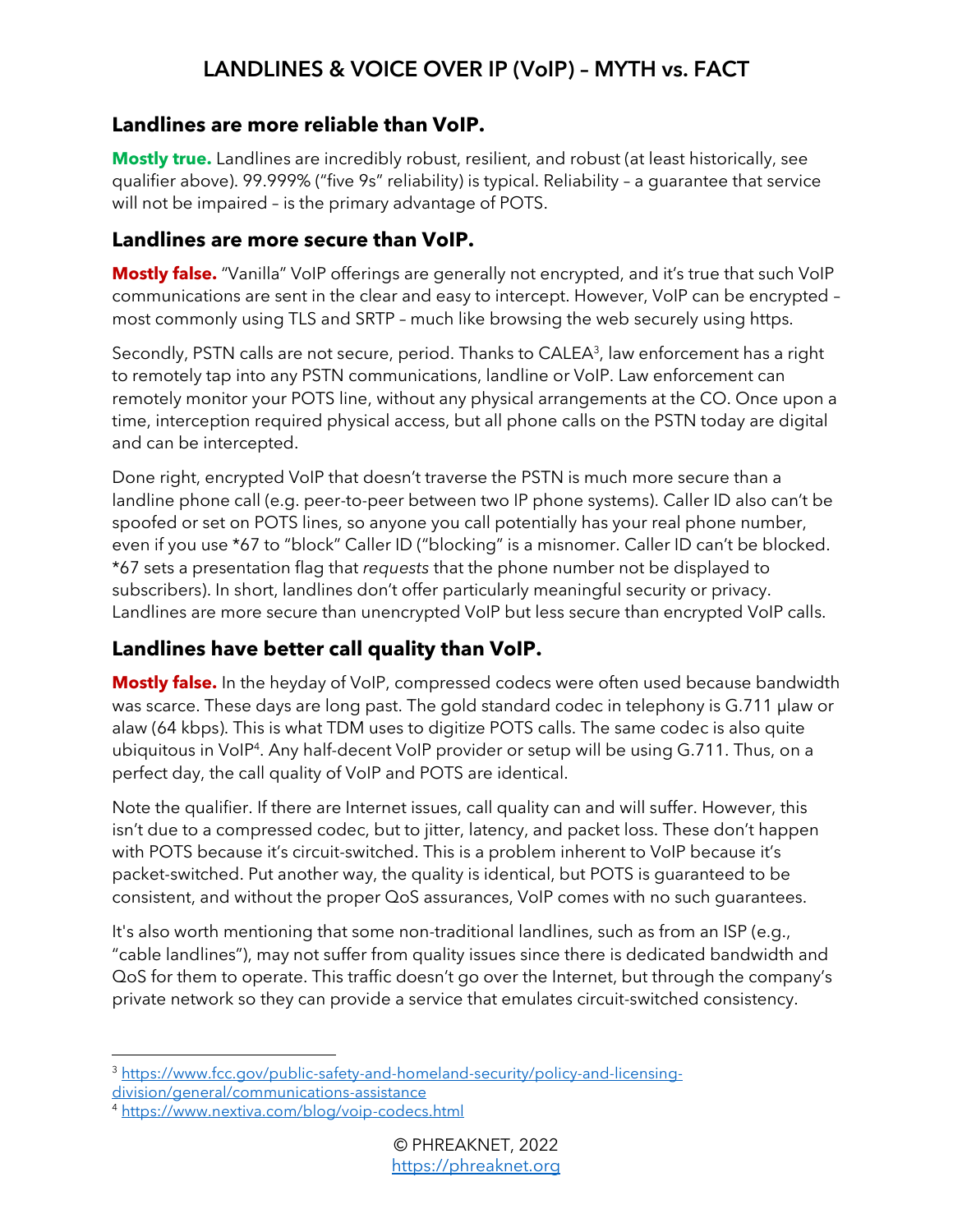#### **VoIP is more expensive than a landline.**

**False.** The main advantage of VoIP is that it's cheap, typically no more than a penny or two per minute, and a couple dollars per number per month or less. However, unlimited flat-rate packages are not as common with VoIP providers. For high-volume scenarios, a flat-rate longdistance package could be more economical, but with high charges for landlines today, landlines will almost always be more expensive. POTS is almost always the mostly costly basic phone offering by telcos today.

## **Landlines are "analog", so they sound better.**

**False.** Double false, because the conclusion doesn't follow from the premises, and the premises are false. It is true that the local loop is analog – a copper wire that conducts analog sound waves. However, this is true with any phone line, VoIP included. In both cases, the analog signal is eventually digitized. With VoIP, it gets digitized almost immediately – maybe a few feet away. With a POTS line, digitization might happen a few hundred feet away (at a SLIC) or a few miles away (at the CO). Key point: all phone calls today are digitized. You can't make an end-to-end analog phone call over the PSTN anymore. Digitization started long before VoIP; the Bell System began using T-carrier for long-distance multiplexing starting in the 1960s, and digitization was well underway by the 1970s and 1980s. The network was virtually fully digital by the 1990s – years before VoIP was even a feasible technology.

Secondly, a major reason for digitization has been improving call quality, not reducing it. Digitization preserves a relatively faithful replica of an analog signal perfectly. Analog signals themselves degrade over time and with distance. So, if anything, POTS lines might sound slightly worse than VoIP. After all, wet or noisy phone lines are only an issue with long (and neglected) local loops.

**In summary:** POTS lines remain very useful, and despite the many advantages of VoIP, serve a critical purpose. However, it is important to have an accurate understanding of what their strengths are and are not. Their main advantages today are reliability and disaster/emergency/power outage preparedness. Concerns about cost, security, privacy, or quality are based not in fact but historical myths. Landlines have changed a lot in the past fifty years, and it's important to be aware of how their utility has changed as a result.